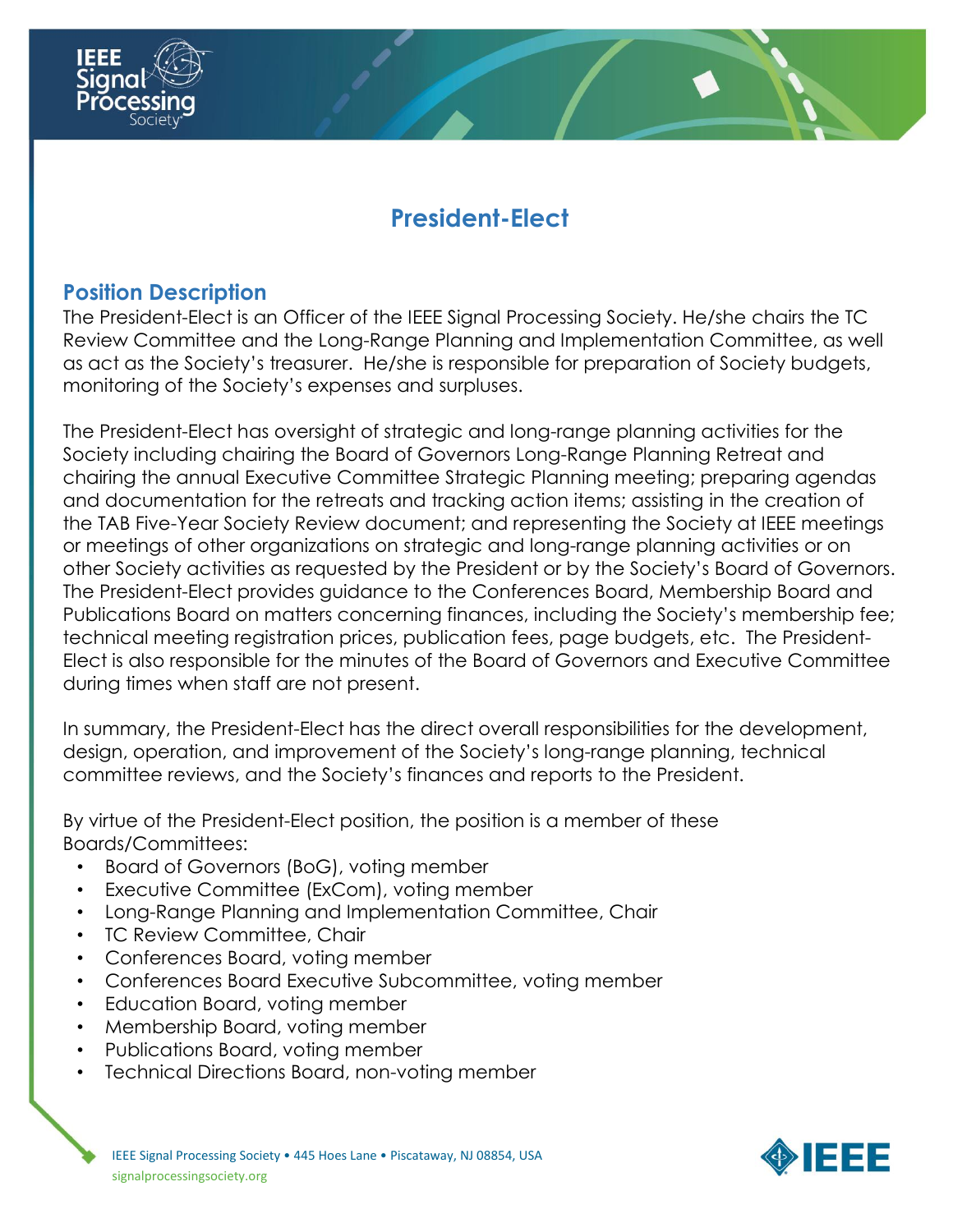

## **Position Criteria**

Nominations for President-Elect are restricted to individuals who have served as a Vice President of the Society. The President-Elect must be an IEEE Fellow.

Candidates must possess a record of significant technical achievement, some recent management experience. They must be at the time of nomination, and must remain throughout the term of service, members in good standing of IEEE and of the IEEE Signal Processing Society.

#### **Term**

The President-Elect term is two years. The position automatically succeeds to the position of President, serving two years in that post and then Past President for two years. On becoming Past President, he/she automatically becomes the Chair of the Nominations and Appointments Committee. Information on President and Past President roles are noted below.

#### **Elected/Appointed by**

The President-Elect position is elected by the Society's membership via the Society's annual election

## **Nomination Period**

The nomination period floats annually and is linked to the ICASSP meeting timeframe; it normally opens approximately 16 weeks from the ICASSP Board of Governors meeting.

## **Presentation of Candidates**

The President-Elect candidates are required to be present at the Board of Governors meeting during the ICASSP meeting series to present their background/qualifications, as well as respond to any questions from the Board. Afterwards, the Board of Governors will finalize the slate of President-Elect candidates to move to the annual election ballot.

The Society will cover the President-Elect candidates' expenses for the hotel charges from the night before the Board of Governors meeting through the night of the Board of Governors meeting; all other nights must be paid by the candidate.

## **Time Commitment**

Travel:

- ICASSP held annually in the Spring
- ICIP held annually in the Fall
- TAB Meetings (ocassionally) held in February, June and Novembe

IEEE Signal Processing Society • 445 Hoes Lane • Piscataway, NJ 08854, USA signalprocessingsociety.org

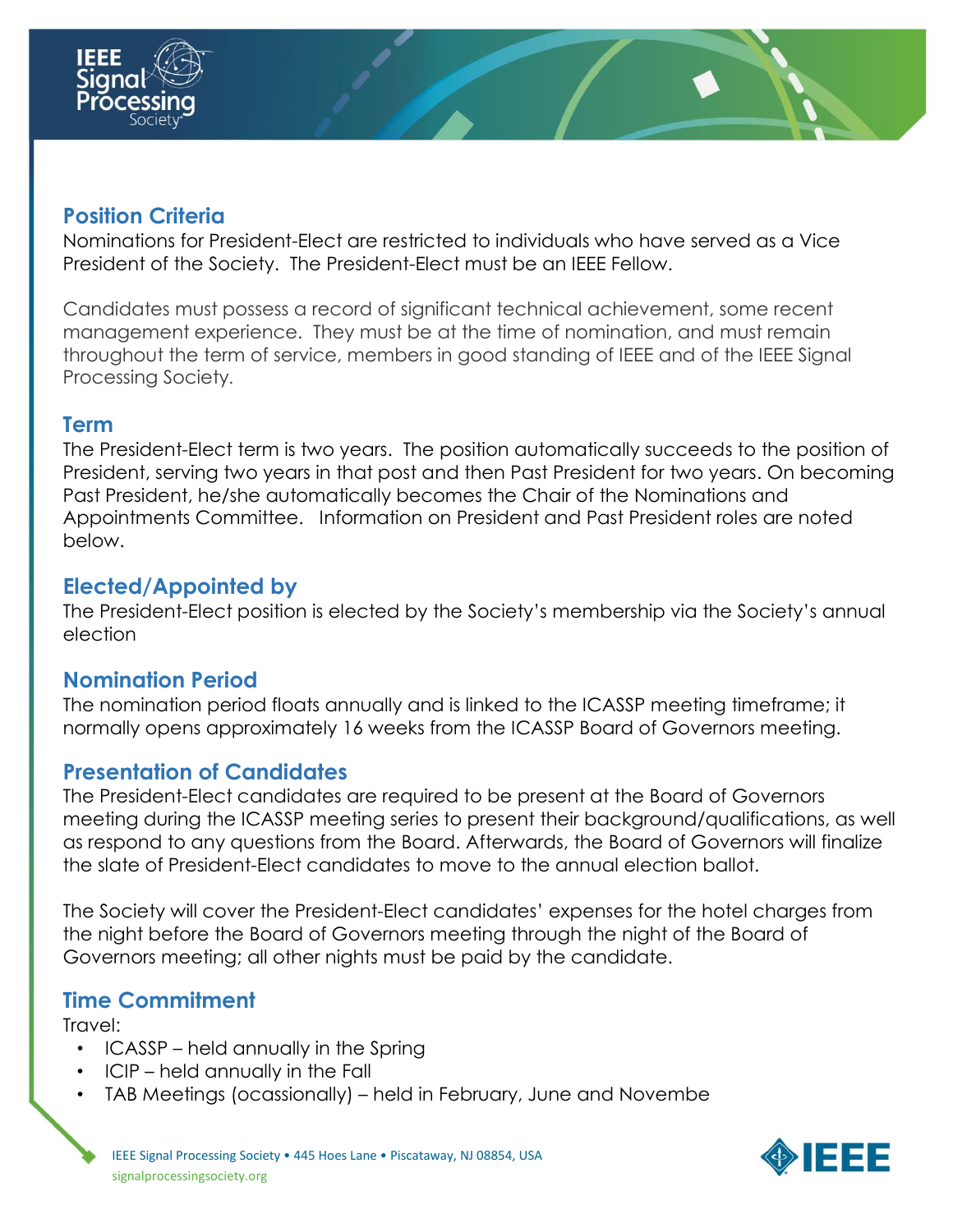

#### **Time Commitment** (Continued)

- Long Range Planning Meeting once during the President-Elect and President term.
- TC Reviews held annually in the Spring at ICASSP

Conference calls/email:

- ExCom monthly conference calls
- Other Boards occasionally throughout the year

To summarize, the time required for the position of President-Elect is roughly 3 hours a week; 2 days per month.

# **Travel Support**

The following travel support is provided for the position:

- Travel of the President-Elect to meetings of the IEEE Technical Activities Board and its associated councils and committees.
- Travel of members of the Executive Committee to meetings of that group that are not held in conjunction with a Society conference, workshop, or Board of Governors meeting.
- Board of Governors: The Officers of the Society are expected to attend the ICASSP or ICIP meeting series in their official capacity and will have their hotel room nights at the "host" hotel covered for the duration of the meeting series. Board Members will also be reimbursed for travel expenses associated with the ICASSP and ICIP meeting series provided they adhere to IEEE travel policy. Travel funds may not be used for conference registration.

# **President**

## **Position Description**

The President is an Officer of the IEEE Signal Processing Society, chairs the Boards of Governors and the Executive Committee. The President is also a member of the Technical Activities Board.

The duties of the President include the oversight of all activities of the Signal Processing Society, including but not limited to, awards, conferences, education, membership, publications, technical directions, strategic and long-range planning, etc. The President is responsible for the TAB Five-Year Society Review and Publications Review with the assistance of the Vice Presidents. The President is responsible for enforcing the Society's

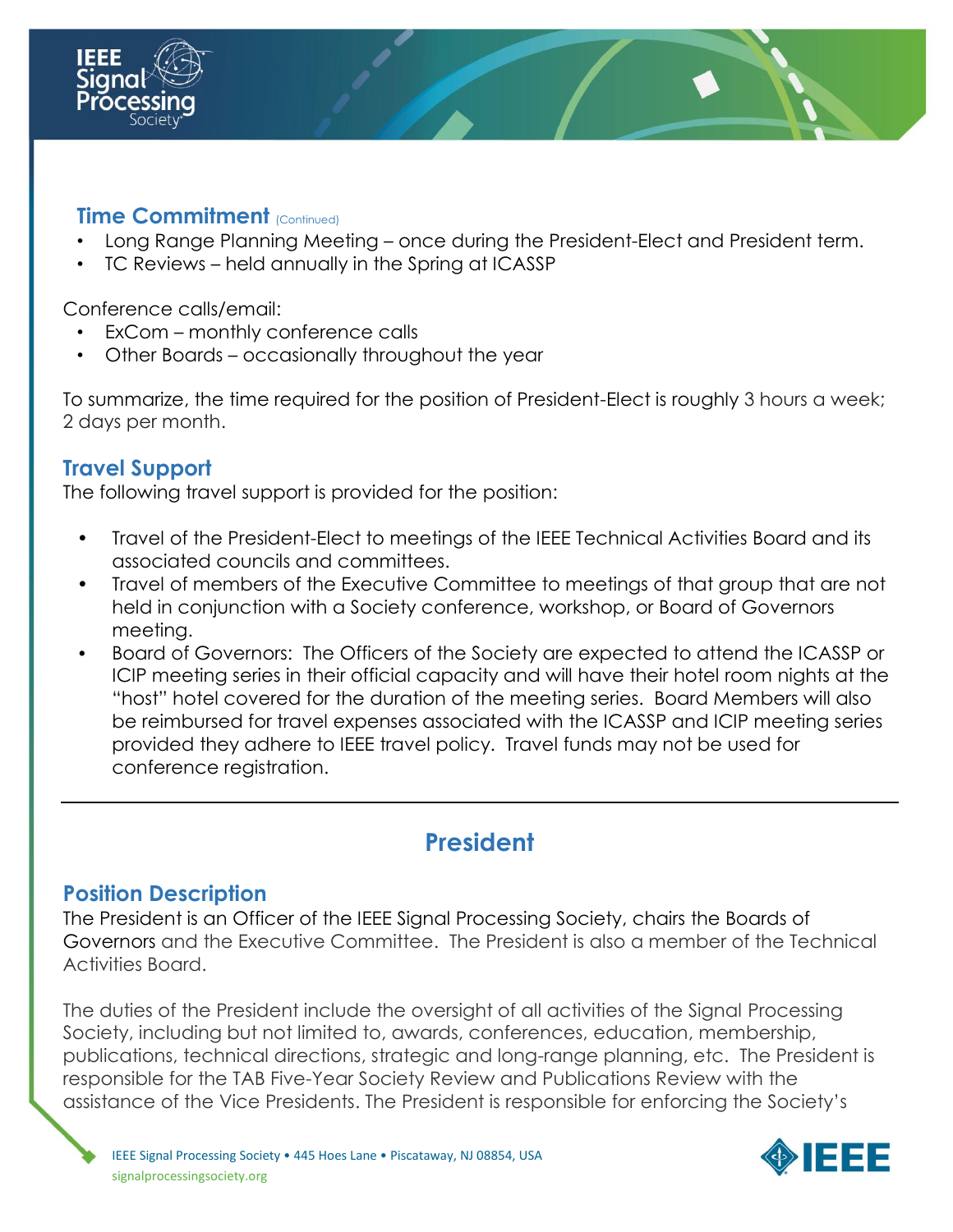

#### **Position Description** (Continued)

Constitution, Bylaws, and Policies, and ensuring that the Society is compliant with IEEE's Constitution, Bylaws, and Policies. The President is responsible for bringing IEEE and TAB issues that affect the Society's operations to the Board of Governors' attention. The President acts as an ambassador for the Society at IEEE meetings or meetings of other organizations, representing the Society's message as determined by its Board of Governors. The President is the only Society Officer empowered on behalf of the Board of Governors, to engage other IEEE Societies or organizations in discussions regarding partnerships that affect the Society and/or its products and services.

The President is responsible for making all nominations and appointments with the advice and consent of the cognizant Vice President or Technical Committee Chair for all liaison and joint Society, IEEE or non-IEEE activities. The President is responsible for carrying out the strategic plans and policies as established by the Board of Governors and reports to the Board of Governors.

The President also represents the views of the Society's leadership as a voting member of the IEEE Technical Activities Board (TAB) or other IEEE major boards, and shall serve on committees of TAB or other IEEE major boards, as elected or appointed.

By virtue of the President position, the position is a member of these Boards/Committees:

- Board of Governors (BoG), voting member
- Executive Committee (ExCom), voting member
- The President is an ex-officio, voting member on all Society Boards and Committees.

## **Time Commitment**

Travel:

- ICASSP held annually in the Spring
- ICIP held annually in the Fall
- Long Range Planning Meeting once during the President-Elect and President term.
- TAB Meetings held in February, June and November

#### Conference calls/email:

- ExCom monthly conference calls
- Other Boards occasionally throughout the year

To summarize, the time required for the position of President is roughly 6 hours a week; 4 days per month.